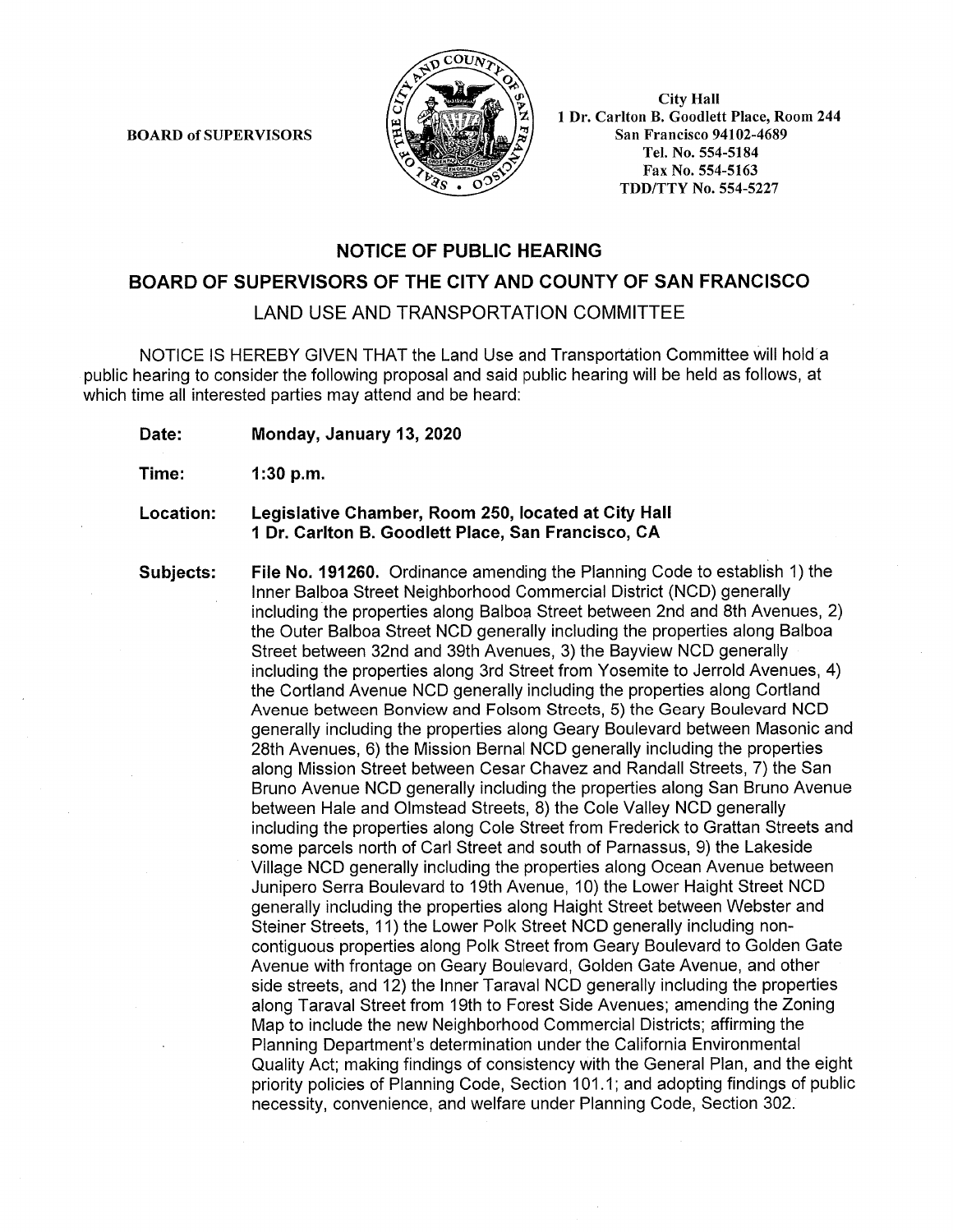Land Use and Transportation Committee December 20, 2019 File No. 191260 Page 2

In accordance with Administrative Code, Section 67.7-1, persons who are unable to attend the hearing on this matter may submit written comments to the City prior to the time the hearing begins. These comments will be made part of the official public record in this matter, and shall be brought to the attention of the members of the Committee. Written comments should be addressed to Angela Calvillo, Clerk of the Board, City Hall, 1 Dr. Carlton B. Goodlett Place, Room 244, San Francisco, CA 94102. Information relating to this matter can be found in the Legislative Research Center at sfgov.legistar.com/legislation. Meeting agenda information relating to this matter will be available for public review on Friday, January 10, 2020.

Angela Calvillo, Clerk of the Board

DATED/PUBLISHED/POSTED: January 3, 2020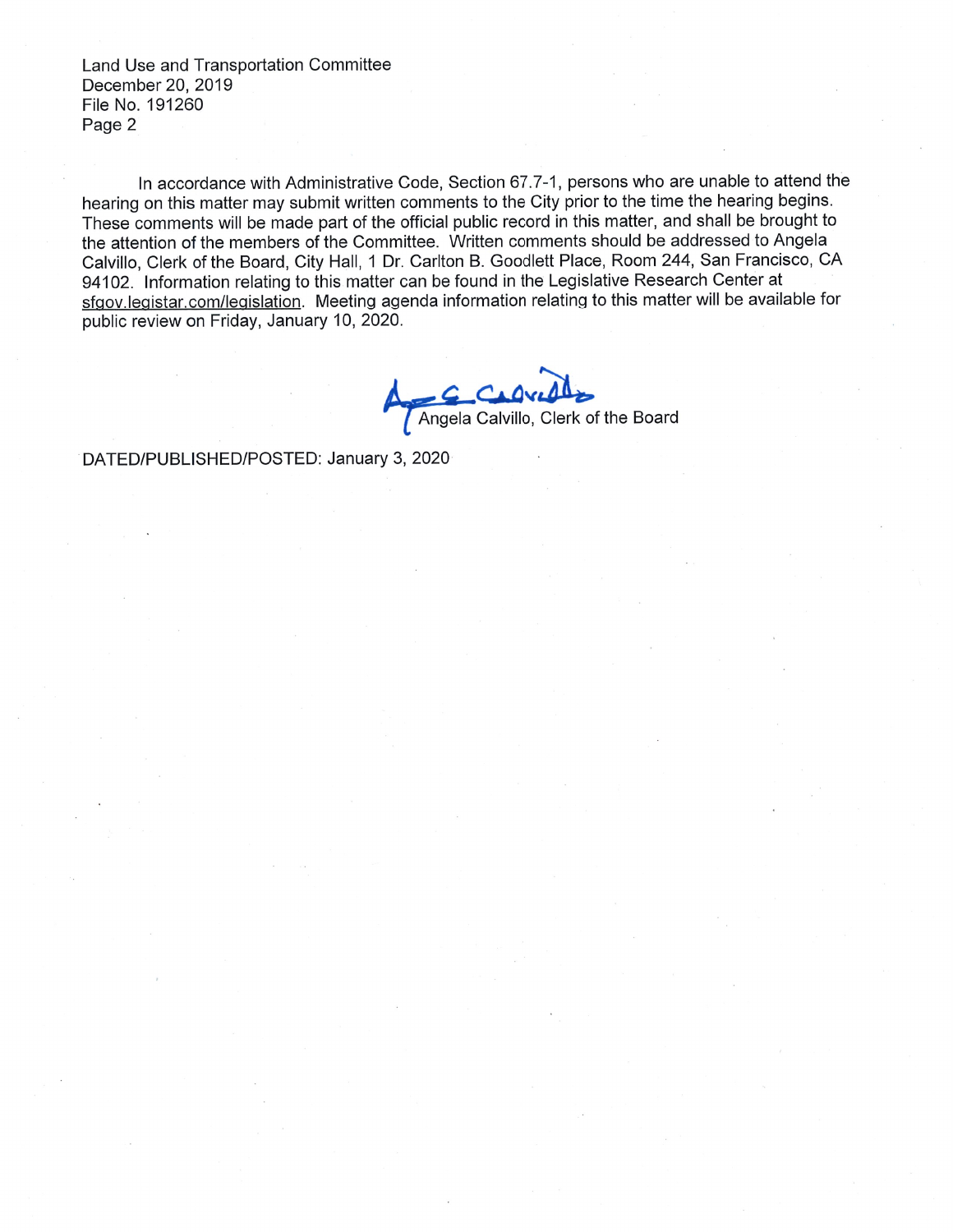### **CALIFORNIA NEWSPAPER SERVICE BUREAU**

#### **D A I L Y J O U R N A L C O R P O R A T I O N**

Mailing Address : 915 E FIRST ST, LOS ANGELES, CA 90012 Telephone (800) 788-7840 / Fax (800) 464-2839 Visit us @ www.LegalAdstore.com

ERICA MAJOR CCSF BD OF SUPERVISORS (OFFICIAL NOTICES) 1 DR CARLTON B GOODLETT PL #244 SAN FRANCISCO, CA 94102

# **COPY OF NOTICE**

 GPN GOVT PUBLIC NOTICE Notice Type:

 EDM Land Use 01.13.2020 - 191260 Zoning Map Ad Description

FRANCISCO EXAMINER. Thank you for using our newspaper. Please read<br>this notice carefully and call us with ny corrections. The Proof of Publication To the right is a copy of the notice you sent to us for publication in the SAN FRANCISCO EXAMINER. Thank you for using our newspaper. Please read will be filed with the County Clerk, if required, and mailed to you after the last date below. Publication date(s) for this notice is (are):

01/03/2020

The charge(s) for this order is as follows. An invoice will be sent after the last date of publication. If you prepaid this order in full, you will not receive an invoice.

Publication Total

\$462.37 \$462.37 EXM# 3326492

**NOTICE OF PUBLIC HEARING BOARD OF SUPERVISORS OF THE CITY AND COUNTY OF SAN FRANCISCO LAND**

USE AND TRANSPORTA-<br>TION COMMITTEE<br>MONDAY, JANUARY 13,<br>2020 - 1:30 PM CITY HALL,<br>LEGISLATIVE CHAMBER,<br>ROOM 250 1 DR. CARL-<br>TON B. GOODLETT **PLACE, SAN FRANCISCO,**

**CA** NOTICE IS HEREBY GIVEN THAT the Land Use and<br>Transportation Committee<br>will hold a public hearing to<br>consider the following to<br>proposals and said public<br>hearing will be held as<br>follows, at which time all<br>and be heard: File No.<br>191260. Ordinance a Street Neighborhood Commercial District (NCD) generally including the<br>properties along Balboa<br>Street between 2nd and 8th<br>Avenues, 2) the Outer<br>Balboa Street NCD generally<br>including the properties<br>along Balboa Street between<br>32nd and 39th Avenues, 3)<br>the Bayview NCD ge including the properties along 3rd Street from incluent of the Using and Singulary and Singulary Sing and Avenues A) the Cordian<br>Avenues A) the Cordian Avenue NCD generally<br>including the properties<br>about a New and Folsom Street Bottware Horse and Folsom Soluviard NCD g and some parcels north of Carl Street and south of Parnassus, 9) the Lakeside Village NCD generally including the properties along Ocean Avenue between Junipero Serra Boulevard to 19th Avenue, 10) the Lower Haight Street NCD generally including the properties along Haight Street between Webster and Steiner Streets, 11) the Lower Polk Street NCD generally including non-

contiguous properties along<br>Polk Street from Geary<br>Boulevard to Golden Gate<br>Avenue with frontage on<br>Geary Boulevard, Golden<br>Gear Avenue, and other side<br>streets, and 12) the Inner<br>streets, and 12) the Inner<br>Intraval<br>along T tency with the General Plan, and the eight priority policies of Planning Code, Section 101.1; and adopting findings of public necessity, conven-ience, and welfare under Planning Code, Section 302. In accordance with Administrative Code, Section 67.7-1. trative Code, Section 67.7-1, persons who are unable to attend the hearing on these matters may submit written comments to the City prior to the time the hearing begins. These comments will be<br>made part of the official<br>public records in these<br>matters, and shall be brought<br>to the attention of the<br>members of the Committee.<br>Written comments should be addressed to Angela Calvillo, Clerk of the Board, City Hall, 1<br>1 Dr. Carlton B. Goodlett Place, Room 244, San<br>Francisco, CA 94102. Information relating to this matter can be found in the Legislative Research Center at at

at<br>sfgov.legistar.com/legislation . Meeting agenda information<br>relating to this matter will be<br>available for public review on<br>Friday, January 10, 2020. - Angela Calvillo, Clerk of the<br>Board.